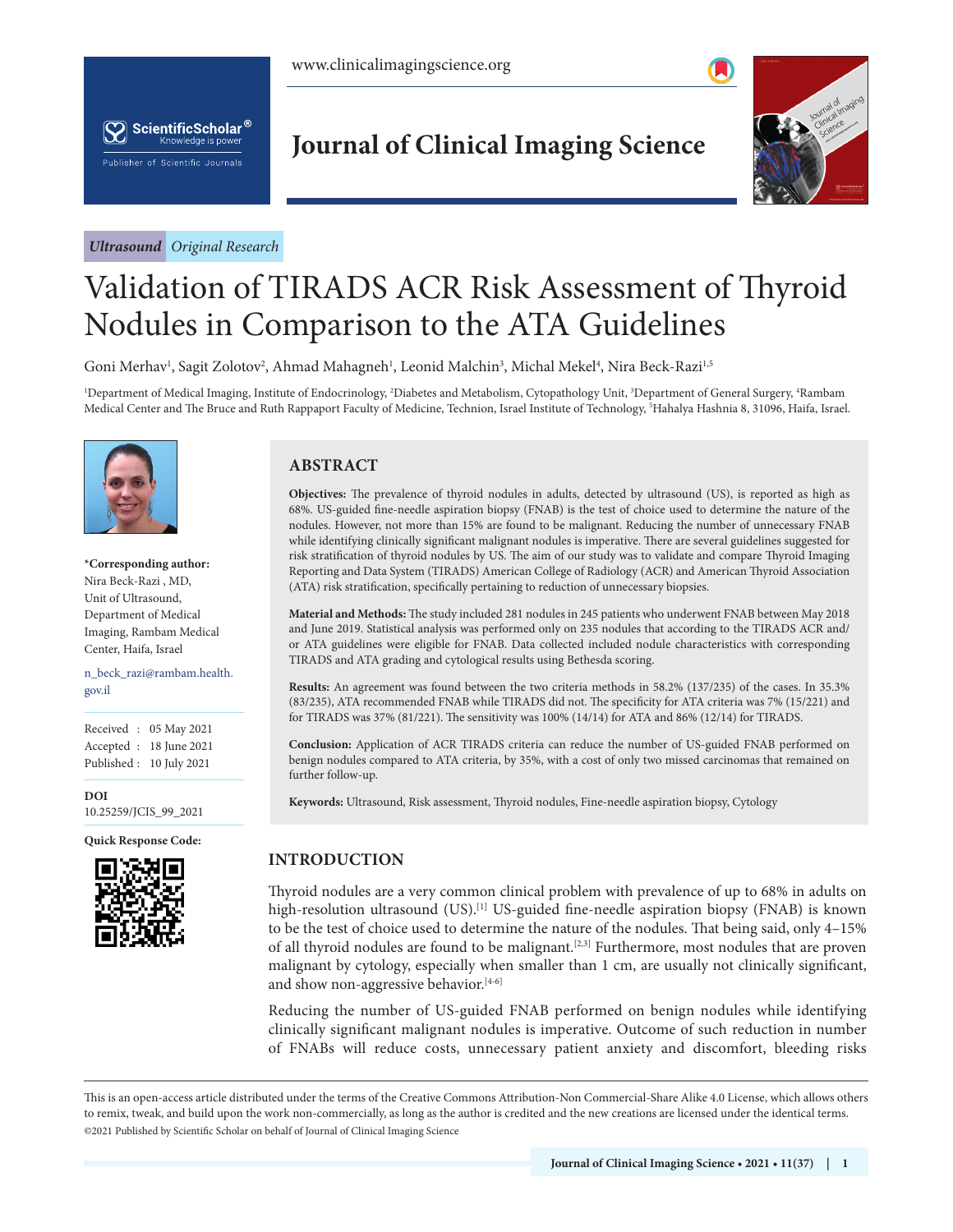caused directly from the procedure, as well as risks from withdrawal from anticoagulant treatment. According to the Society of Interventional Radiology, thyroid FNA demands certain withdrawal from anticoagulation, although not all societies recommend withdrawal, given very low risk of bleeding.[7]

Several guidelines were suggested for risk stratification of thyroid nodules by US. Most commonly used are the American Thyroid Association (ATA) guidelines published in 2015 and the American College of Radiology (ACR) Thyroid Imaging Reporting and Data System (TIRADS) guidelines published in 2017.

The aim of our study was to prospectively validate and compare TIRADS ACR 2017 and ATA 2015 risk stratification for thyroid carcinoma, in our patient population, specifically pertaining to reduction of unnecessary biopsies.

#### **MATERIAL AND METHODS**

This prospective study cohort comprised 281 nodules in 245 patients who underwent FNAB between May 2018 and June 2019 at our institution. Patients were referred for biopsy after undergoing an initial US examination in other various outpatient clinics with various levels of accuracy of TIRADS grading. The study received an Institutional Review Board approval of our hospital; Helsinki committee, Rambam health-care center. Informed consent was signed before the procedure by all patients.

All patients over 18 years old who were referred for thyroid nodule FNAB from outpatient and inpatient clinics were included in the study.

The US examinations were performed using a linear 5–12 MHz transducer (Epiq 7, Philips Medical Systems). Images of the biopsied nodule were obtained.

The nodule biopsied was chosen according to TIRADS ACR and/or the ATA risk criteria. If there was a disagreement between the methods whether to perform a FNAB, the FNAB was performed. The US examinations were performed by a single senior radiologist (NB) with 15 years of experience.

Data collected included patient age, gender, reason for FNAB referral, and nodule characteristics with corresponding TIRADS and ATA grading and cytological results using Bethesda scoring for each nodule.

Cytology was analyzed by a single cytologist (LM) with 20 years of experience.

Pathology results were collected for those patients included in the statistical analysis that underwent surgery in our institution.

#### **RESULTS**

Two hundred and thirty-five nodules were included in the statistical analysis. Statistical analysis was performed only on those nodules that according to the TIRADS ACR and/ or ATA guidelines were eligible for FNAB. Nodules that underwent FNA due to treating physician request or patient request due to anxiety but were not eligible for FNAB were excluded from the study.

The study included one hundred ninety six female and 39 male patients. The average age was 57 years (SD  $\pm$  13.5). Sonographic grading of all included nodules according to TIRADS and ATA is shown in Table 1.

Thirteen of 235 nodules underwent surgery in our institution. Fourteen of 235 nodules had a cytology result of Bethesda 6. Two of them had a result of medullary carcinoma on pathology and eight had a result of papillary carcinoma. Four patients (nodules) with Bethesda 6 did not return to our center and their pathology results were not available. Two nodules had a cytology result of Bethesda 4, one of them had a result of follicular carcinoma on pathology and one had a result of Hurtle cell carcinoma. One nodule had a cytology result of Bethesda 3 with a pathology result of benign follicular oncocytic nodule. Two hundred and eighteen nodules had a cytology result of Bethesda 2. Of the 14 nodules graded Bethesda 6, 12 were graded sonographically according to TIRADS criteria as TIRADS 5, one nodule was graded as TIRADS 3, and one as TIRADS 4, whereas according to ATA criteria, 12 of them were graded as high suspicion, one was graded as low suspicion, and one as intermediate suspicion [Table 2].

We found an agreement between the two criteria methods in 58.2% (137/235) of the cases. In 35.3% (83/235) of the cases, ATA recommended FNAB while TIRADS did not. In 6.4% (15/235) of cases, TIRADS recommended FNAB while ATA did not. The calculated specificity for ATA criteria was 7% (15/221) and for TIRADS was 37% (81/221). The calculated sensitivity was 100% (14/14) for ATA and 86% (12/14) for TIRADS.

Correlation between TIRADS and ATA grading systems and Bethesda cytology scoring shows a difference with a high statistical significance ( $P < 0.001$ ) between the two distributions of risk grades (Bethesda 2 vs. Bethesda 3–6) for both grading systems [Table 3], thus validating them as a tool in differentiating malignant from benign nodules.

Fifteen nodules could not be graded according to ATA, due to the fact that they showed both malignant and benign features, such as solid or partially cystic nodules with hyperechogenicity, isoechogenicity, irregular margins, microcalcifications, or taller-than-wide shape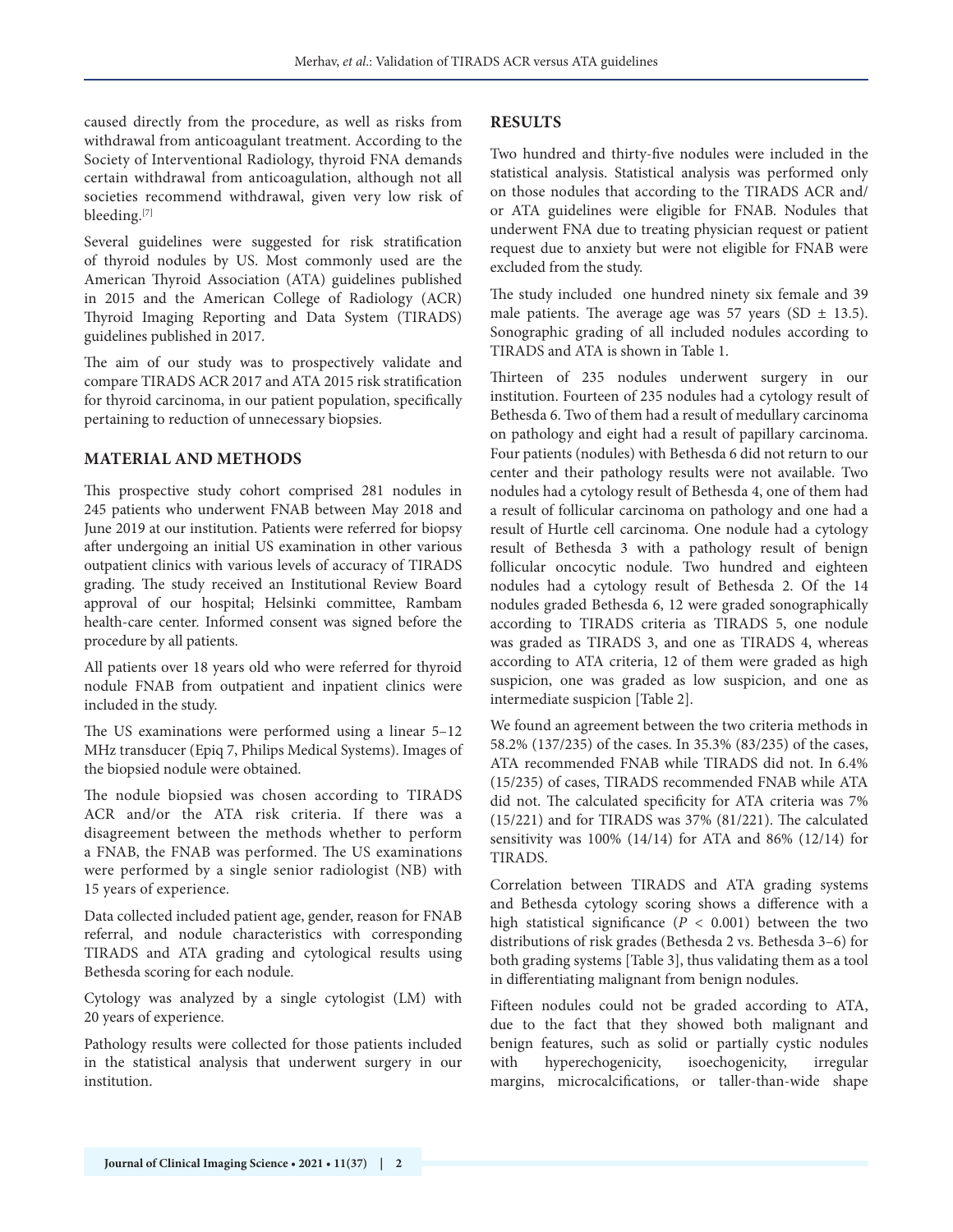| Σó.<br>83<br>$\frac{2}{1}$<br>12<br>80<br>22<br>83<br>83<br>82<br>82<br>81<br>$\overline{7}1$<br>$\mathfrak{g}$<br>$\circ$<br>$\circ$<br>$\sim$<br>$\overline{\phantom{a}}$<br>$\overline{\phantom{0}}$<br>Intermediate<br>100<br>100<br>100<br>100<br>100<br>99<br>$rac{3}{17}$<br>32<br>94<br>$\frac{2}{3}$<br>68<br>suspicion<br>$\%$<br>$\circ$<br>$\circ$<br>$\circ$<br>$\circ$<br>$\circ$<br>$\overline{\phantom{a}}$<br>Ż.<br>78<br>25<br>77<br>73<br>65<br>13<br>76<br>53<br>$78\,$<br>$78$<br>78<br>78<br>$\overline{5}$<br>$\mathbf{\Omega}$<br>$\circ$<br>$\circ$<br>$\circ$<br>$\circ$<br>$\overline{\phantom{a}}$<br>100<br>25<br>75<br>90<br>$\overline{10}$<br>76<br>suspicion<br>98<br>24<br>92<br>$73\,$<br>27<br>92<br>82<br>$18$<br>94<br>%<br>${}^{\circ}$<br>$\infty$<br>$\sim$<br>$\circ$<br>High<br>Ż.<br>50<br>46<br>13<br>38<br>$\overline{37}$<br>14<br>48<br>12<br>39<br>47<br>47<br>$42\,$<br>51<br>$\overline{5}$<br>$\mathcal{O}$<br>$\tilde{\phantom{0}}$<br>4<br>$\overline{\phantom{a}}$<br>4<br>100<br>100<br>79<br>96<br>19<br>95<br>46<br>96<br>98<br>54<br>94<br>$\overline{21}$<br>81<br>$\%$<br>$\circ$<br>$\overline{5}$<br>4<br>$\circ$<br>4<br>$\mathbf{\sim}$<br>Total<br>235<br>186<br>225<br>126<br>234<br>226<br>Ż.<br>223<br>109<br>222<br>191<br>231<br>49<br>$\Box$<br>44<br>12<br>13<br>$\circ$<br>4<br>$\overline{ }$<br>Extra thyroidal extension<br>Microcalcifications<br>Macrocalcification<br>Ill-defined borders<br>Comet tail artifact<br>No echogenic foci<br>Irregular borders<br>Smooth borders<br>Peripheral rim<br>calcifications<br>TOTAL<br>$\frac{1}{2}$<br>Yes<br>Yes<br>Yes<br>Yes<br>Yes<br>ž<br>Yes<br>$\frac{1}{2}$<br>Yes<br>$\frac{1}{2}$<br>Yes<br>$\frac{1}{2}$<br>Yes<br>$\tilde{z}$<br>$\tilde{z}$<br>$\frac{1}{2}$<br>$\frac{1}{2}$ | 100<br>suspicion<br>99<br>96<br>98<br>86<br>14<br>27<br>73<br>$\%$<br>$\mathbf{\sim}$<br>$\overline{\phantom{a}}$<br>4<br>Low | 100<br>100<br>100<br>suspicion<br>75<br>25<br>88<br>Very low<br>13<br>63<br>38<br>$\%$<br>$\circ$<br>$\circ$<br>Ź.<br>${}^{\circ}$<br>$\infty$ $\circ$<br>$\infty$ $\infty$<br>6 U<br>5<br>5<br>5<br>$\overline{\phantom{0}}$ | Ż.<br>15<br>15<br>13<br>$\overline{2}$<br>$\equiv$<br>$\circ$<br>$\sim$ $\infty$<br>$\mathfrak{g}$<br>$\sim$<br>$\overline{\phantom{a}}$ | No grade<br>100<br>100<br>53<br>$\rm 80$<br>20<br>13<br>73<br>27<br>47<br>87<br>%<br>$\circ$ | <b>TIRADS5</b><br>Ż.<br>54<br>$12\,$<br>42<br>50<br>38<br>16<br>49<br>$\overline{\mathcal{A}}$<br>$\overline{5}$ | 100<br>$\infty$<br>$22^{78}$<br>$\frac{2}{7}$<br>$\sqrt{2}$<br>%<br>51 | TIRADS4<br>Ź.<br>98<br>93<br>93<br>$\sim$ | Ż.<br>$68\,$<br>66<br>$\sim$<br>100<br>95<br>$\%$<br>$\overline{5}$ | TIRADS3<br>100<br>97<br>$\frac{8}{3}$<br>$\mathfrak{g}$ | Ż.<br>13                 | TIRADS2         |                          | <b>TIRADS1</b> |
|-------------------------------------------------------------------------------------------------------------------------------------------------------------------------------------------------------------------------------------------------------------------------------------------------------------------------------------------------------------------------------------------------------------------------------------------------------------------------------------------------------------------------------------------------------------------------------------------------------------------------------------------------------------------------------------------------------------------------------------------------------------------------------------------------------------------------------------------------------------------------------------------------------------------------------------------------------------------------------------------------------------------------------------------------------------------------------------------------------------------------------------------------------------------------------------------------------------------------------------------------------------------------------------------------------------------------------------------------------------------------------------------------------------------------------------------------------------------------------------------------------------------------------------------------------------------------------------------------------------------------------------------------------------------------------------------------------------------------------------------------------------------------------------------------------------------|-------------------------------------------------------------------------------------------------------------------------------|-------------------------------------------------------------------------------------------------------------------------------------------------------------------------------------------------------------------------------|------------------------------------------------------------------------------------------------------------------------------------------|----------------------------------------------------------------------------------------------|------------------------------------------------------------------------------------------------------------------|------------------------------------------------------------------------|-------------------------------------------|---------------------------------------------------------------------|---------------------------------------------------------|--------------------------|-----------------|--------------------------|----------------|
|                                                                                                                                                                                                                                                                                                                                                                                                                                                                                                                                                                                                                                                                                                                                                                                                                                                                                                                                                                                                                                                                                                                                                                                                                                                                                                                                                                                                                                                                                                                                                                                                                                                                                                                                                                                                                   |                                                                                                                               |                                                                                                                                                                                                                               |                                                                                                                                          |                                                                                              |                                                                                                                  |                                                                        |                                           |                                                                     |                                                         |                          |                 |                          |                |
|                                                                                                                                                                                                                                                                                                                                                                                                                                                                                                                                                                                                                                                                                                                                                                                                                                                                                                                                                                                                                                                                                                                                                                                                                                                                                                                                                                                                                                                                                                                                                                                                                                                                                                                                                                                                                   |                                                                                                                               |                                                                                                                                                                                                                               |                                                                                                                                          |                                                                                              |                                                                                                                  |                                                                        |                                           |                                                                     |                                                         |                          | $\%$            | Ż.                       | $\aleph$       |
|                                                                                                                                                                                                                                                                                                                                                                                                                                                                                                                                                                                                                                                                                                                                                                                                                                                                                                                                                                                                                                                                                                                                                                                                                                                                                                                                                                                                                                                                                                                                                                                                                                                                                                                                                                                                                   |                                                                                                                               |                                                                                                                                                                                                                               |                                                                                                                                          |                                                                                              |                                                                                                                  |                                                                        |                                           |                                                                     |                                                         |                          | 100             | $\mathcal{L}$            | 100            |
|                                                                                                                                                                                                                                                                                                                                                                                                                                                                                                                                                                                                                                                                                                                                                                                                                                                                                                                                                                                                                                                                                                                                                                                                                                                                                                                                                                                                                                                                                                                                                                                                                                                                                                                                                                                                                   |                                                                                                                               |                                                                                                                                                                                                                               |                                                                                                                                          |                                                                                              |                                                                                                                  |                                                                        |                                           |                                                                     |                                                         |                          |                 |                          |                |
|                                                                                                                                                                                                                                                                                                                                                                                                                                                                                                                                                                                                                                                                                                                                                                                                                                                                                                                                                                                                                                                                                                                                                                                                                                                                                                                                                                                                                                                                                                                                                                                                                                                                                                                                                                                                                   |                                                                                                                               |                                                                                                                                                                                                                               |                                                                                                                                          |                                                                                              |                                                                                                                  |                                                                        |                                           |                                                                     |                                                         | $13$                     | 100             | $\sim$ $\sim$            | 100            |
|                                                                                                                                                                                                                                                                                                                                                                                                                                                                                                                                                                                                                                                                                                                                                                                                                                                                                                                                                                                                                                                                                                                                                                                                                                                                                                                                                                                                                                                                                                                                                                                                                                                                                                                                                                                                                   |                                                                                                                               |                                                                                                                                                                                                                               |                                                                                                                                          |                                                                                              |                                                                                                                  |                                                                        |                                           |                                                                     |                                                         | $\circ$                  | $\circ$         |                          | $\circ$        |
|                                                                                                                                                                                                                                                                                                                                                                                                                                                                                                                                                                                                                                                                                                                                                                                                                                                                                                                                                                                                                                                                                                                                                                                                                                                                                                                                                                                                                                                                                                                                                                                                                                                                                                                                                                                                                   |                                                                                                                               |                                                                                                                                                                                                                               |                                                                                                                                          |                                                                                              |                                                                                                                  |                                                                        |                                           |                                                                     |                                                         |                          |                 |                          |                |
|                                                                                                                                                                                                                                                                                                                                                                                                                                                                                                                                                                                                                                                                                                                                                                                                                                                                                                                                                                                                                                                                                                                                                                                                                                                                                                                                                                                                                                                                                                                                                                                                                                                                                                                                                                                                                   |                                                                                                                               |                                                                                                                                                                                                                               |                                                                                                                                          |                                                                                              |                                                                                                                  |                                                                        |                                           |                                                                     |                                                         |                          |                 |                          |                |
|                                                                                                                                                                                                                                                                                                                                                                                                                                                                                                                                                                                                                                                                                                                                                                                                                                                                                                                                                                                                                                                                                                                                                                                                                                                                                                                                                                                                                                                                                                                                                                                                                                                                                                                                                                                                                   |                                                                                                                               |                                                                                                                                                                                                                               |                                                                                                                                          |                                                                                              |                                                                                                                  |                                                                        |                                           | 68<br>95                                                            | 100                                                     | 12                       | 56              | $\sim$ $\sim$            | 100            |
|                                                                                                                                                                                                                                                                                                                                                                                                                                                                                                                                                                                                                                                                                                                                                                                                                                                                                                                                                                                                                                                                                                                                                                                                                                                                                                                                                                                                                                                                                                                                                                                                                                                                                                                                                                                                                   |                                                                                                                               |                                                                                                                                                                                                                               |                                                                                                                                          |                                                                                              |                                                                                                                  |                                                                        | $\overline{5}$                            | $\circ$<br>$\overline{5}$                                           | $\circ$                                                 | $\overline{\phantom{a}}$ | $\infty$        |                          | $\circ$        |
|                                                                                                                                                                                                                                                                                                                                                                                                                                                                                                                                                                                                                                                                                                                                                                                                                                                                                                                                                                                                                                                                                                                                                                                                                                                                                                                                                                                                                                                                                                                                                                                                                                                                                                                                                                                                                   |                                                                                                                               |                                                                                                                                                                                                                               |                                                                                                                                          |                                                                                              |                                                                                                                  |                                                                        |                                           |                                                                     |                                                         |                          |                 |                          |                |
|                                                                                                                                                                                                                                                                                                                                                                                                                                                                                                                                                                                                                                                                                                                                                                                                                                                                                                                                                                                                                                                                                                                                                                                                                                                                                                                                                                                                                                                                                                                                                                                                                                                                                                                                                                                                                   |                                                                                                                               |                                                                                                                                                                                                                               |                                                                                                                                          |                                                                                              |                                                                                                                  |                                                                        | 75                                        | \$4<br>77                                                           | 94                                                      | 12                       | $\mathcal{S}$   | $\sim$ $\sim$            | 100            |
|                                                                                                                                                                                                                                                                                                                                                                                                                                                                                                                                                                                                                                                                                                                                                                                                                                                                                                                                                                                                                                                                                                                                                                                                                                                                                                                                                                                                                                                                                                                                                                                                                                                                                                                                                                                                                   |                                                                                                                               |                                                                                                                                                                                                                               |                                                                                                                                          |                                                                                              |                                                                                                                  |                                                                        |                                           | $\overline{\mathcal{A}}$<br>23                                      | $\circ$                                                 | $\overline{\phantom{a}}$ | $\infty$        |                          | $\circ$        |
|                                                                                                                                                                                                                                                                                                                                                                                                                                                                                                                                                                                                                                                                                                                                                                                                                                                                                                                                                                                                                                                                                                                                                                                                                                                                                                                                                                                                                                                                                                                                                                                                                                                                                                                                                                                                                   |                                                                                                                               |                                                                                                                                                                                                                               |                                                                                                                                          |                                                                                              |                                                                                                                  |                                                                        |                                           |                                                                     |                                                         |                          |                 |                          |                |
|                                                                                                                                                                                                                                                                                                                                                                                                                                                                                                                                                                                                                                                                                                                                                                                                                                                                                                                                                                                                                                                                                                                                                                                                                                                                                                                                                                                                                                                                                                                                                                                                                                                                                                                                                                                                                   |                                                                                                                               |                                                                                                                                                                                                                               |                                                                                                                                          |                                                                                              |                                                                                                                  |                                                                        | 95                                        | 65<br>56                                                            | 96                                                      | 12                       | 92              |                          | 100            |
|                                                                                                                                                                                                                                                                                                                                                                                                                                                                                                                                                                                                                                                                                                                                                                                                                                                                                                                                                                                                                                                                                                                                                                                                                                                                                                                                                                                                                                                                                                                                                                                                                                                                                                                                                                                                                   |                                                                                                                               |                                                                                                                                                                                                                               |                                                                                                                                          |                                                                                              |                                                                                                                  | $\circ$                                                                | $\mathfrak{g}$                            | $\mathfrak{g}$<br>$\mathfrak{g}$                                    | 4                                                       | $\overline{\phantom{a}}$ | $\infty$        | $\sim$ $\sim$            | $\circ$        |
|                                                                                                                                                                                                                                                                                                                                                                                                                                                                                                                                                                                                                                                                                                                                                                                                                                                                                                                                                                                                                                                                                                                                                                                                                                                                                                                                                                                                                                                                                                                                                                                                                                                                                                                                                                                                                   |                                                                                                                               |                                                                                                                                                                                                                               |                                                                                                                                          |                                                                                              |                                                                                                                  |                                                                        |                                           |                                                                     |                                                         |                          |                 |                          |                |
|                                                                                                                                                                                                                                                                                                                                                                                                                                                                                                                                                                                                                                                                                                                                                                                                                                                                                                                                                                                                                                                                                                                                                                                                                                                                                                                                                                                                                                                                                                                                                                                                                                                                                                                                                                                                                   |                                                                                                                               |                                                                                                                                                                                                                               |                                                                                                                                          |                                                                                              |                                                                                                                  |                                                                        | 40                                        | $\overline{14}$<br>$\frac{1}{4}$                                    | $\overline{21}$                                         | 4                        | $\overline{31}$ |                          |                |
|                                                                                                                                                                                                                                                                                                                                                                                                                                                                                                                                                                                                                                                                                                                                                                                                                                                                                                                                                                                                                                                                                                                                                                                                                                                                                                                                                                                                                                                                                                                                                                                                                                                                                                                                                                                                                   |                                                                                                                               |                                                                                                                                                                                                                               |                                                                                                                                          |                                                                                              | $50 +$                                                                                                           | $7\degree$                                                             | 58                                        | 54<br>59                                                            | 79                                                      | $\circ$                  | 69              | $ -$                     | 50             |
|                                                                                                                                                                                                                                                                                                                                                                                                                                                                                                                                                                                                                                                                                                                                                                                                                                                                                                                                                                                                                                                                                                                                                                                                                                                                                                                                                                                                                                                                                                                                                                                                                                                                                                                                                                                                                   |                                                                                                                               |                                                                                                                                                                                                                               |                                                                                                                                          |                                                                                              |                                                                                                                  |                                                                        |                                           |                                                                     |                                                         |                          |                 |                          |                |
|                                                                                                                                                                                                                                                                                                                                                                                                                                                                                                                                                                                                                                                                                                                                                                                                                                                                                                                                                                                                                                                                                                                                                                                                                                                                                                                                                                                                                                                                                                                                                                                                                                                                                                                                                                                                                   | 100                                                                                                                           | 100                                                                                                                                                                                                                           | 15                                                                                                                                       | 100                                                                                          | 53                                                                                                               | 98                                                                     | 98                                        | 68<br>100                                                           | 100                                                     | 13                       | 100             |                          | 100            |
|                                                                                                                                                                                                                                                                                                                                                                                                                                                                                                                                                                                                                                                                                                                                                                                                                                                                                                                                                                                                                                                                                                                                                                                                                                                                                                                                                                                                                                                                                                                                                                                                                                                                                                                                                                                                                   | $\circ$                                                                                                                       | $\circ$<br>∞ ⇔                                                                                                                                                                                                                | $\circ$                                                                                                                                  | $\circ$                                                                                      | $\overline{\phantom{a}}$                                                                                         | $\mathbf{\sim}$                                                        | $\circ$                                   | $\circ$<br>$\circ$                                                  | $\circ$                                                 | $\circ$                  | $\circ$         | $\sim$ $\sim$            | $\circ$        |
|                                                                                                                                                                                                                                                                                                                                                                                                                                                                                                                                                                                                                                                                                                                                                                                                                                                                                                                                                                                                                                                                                                                                                                                                                                                                                                                                                                                                                                                                                                                                                                                                                                                                                                                                                                                                                   |                                                                                                                               |                                                                                                                                                                                                                               |                                                                                                                                          |                                                                                              |                                                                                                                  |                                                                        |                                           |                                                                     |                                                         |                          |                 |                          |                |
|                                                                                                                                                                                                                                                                                                                                                                                                                                                                                                                                                                                                                                                                                                                                                                                                                                                                                                                                                                                                                                                                                                                                                                                                                                                                                                                                                                                                                                                                                                                                                                                                                                                                                                                                                                                                                   | 100                                                                                                                           | 100<br>$\infty$ $\infty$                                                                                                                                                                                                      | 15                                                                                                                                       | 100                                                                                          | 47                                                                                                               | $87\,$                                                                 | 96                                        | 68<br>98                                                            | 100                                                     | 13                       | 100             | $\sim$ 0                 | 100            |
|                                                                                                                                                                                                                                                                                                                                                                                                                                                                                                                                                                                                                                                                                                                                                                                                                                                                                                                                                                                                                                                                                                                                                                                                                                                                                                                                                                                                                                                                                                                                                                                                                                                                                                                                                                                                                   | $\circ$                                                                                                                       | $\circ$                                                                                                                                                                                                                       | $\circ$                                                                                                                                  | $\circ$                                                                                      | $\overline{ }$                                                                                                   | 13                                                                     | $\mathbf{\Omega}$                         | $\circ$<br>$\mathbf{\sim}$                                          | $\circ$                                                 | $\circ$                  | $\circ$         |                          | $\circ$        |
|                                                                                                                                                                                                                                                                                                                                                                                                                                                                                                                                                                                                                                                                                                                                                                                                                                                                                                                                                                                                                                                                                                                                                                                                                                                                                                                                                                                                                                                                                                                                                                                                                                                                                                                                                                                                                   |                                                                                                                               |                                                                                                                                                                                                                               |                                                                                                                                          |                                                                                              |                                                                                                                  |                                                                        |                                           |                                                                     |                                                         |                          |                 |                          |                |
|                                                                                                                                                                                                                                                                                                                                                                                                                                                                                                                                                                                                                                                                                                                                                                                                                                                                                                                                                                                                                                                                                                                                                                                                                                                                                                                                                                                                                                                                                                                                                                                                                                                                                                                                                                                                                   | 99                                                                                                                            | 100<br>∞ ⇔                                                                                                                                                                                                                    | 15                                                                                                                                       | 100                                                                                          | 51                                                                                                               | 94                                                                     | 56                                        | 68<br>99                                                            | 100                                                     | 13                       | 100             | $\sim$ $\sim$            | 100            |
|                                                                                                                                                                                                                                                                                                                                                                                                                                                                                                                                                                                                                                                                                                                                                                                                                                                                                                                                                                                                                                                                                                                                                                                                                                                                                                                                                                                                                                                                                                                                                                                                                                                                                                                                                                                                                   |                                                                                                                               | $\circ$                                                                                                                                                                                                                       | $\circ$                                                                                                                                  | $\circ$                                                                                      | $\tilde{3}$                                                                                                      | $\circ$                                                                | $\overline{\phantom{a}}$                  | $\circ$<br>$\overline{\phantom{a}}$                                 | $\circ$                                                 | $\circ$                  | $\circ$         |                          | $\circ$        |
|                                                                                                                                                                                                                                                                                                                                                                                                                                                                                                                                                                                                                                                                                                                                                                                                                                                                                                                                                                                                                                                                                                                                                                                                                                                                                                                                                                                                                                                                                                                                                                                                                                                                                                                                                                                                                   |                                                                                                                               |                                                                                                                                                                                                                               |                                                                                                                                          |                                                                                              |                                                                                                                  |                                                                        |                                           |                                                                     |                                                         |                          |                 |                          |                |
|                                                                                                                                                                                                                                                                                                                                                                                                                                                                                                                                                                                                                                                                                                                                                                                                                                                                                                                                                                                                                                                                                                                                                                                                                                                                                                                                                                                                                                                                                                                                                                                                                                                                                                                                                                                                                   | $\overline{\phantom{0}}$                                                                                                      | $\circ$<br>ం ∞                                                                                                                                                                                                                | $\circ$                                                                                                                                  | $\circ$                                                                                      | $\overline{10}$                                                                                                  | $\overline{19}$                                                        | 3                                         | $\circ$<br>$\frac{3}{2}$                                            | $\circ$                                                 | $\circ$                  | $\circ$         | $\circ$ $\sim$           | $\circ$        |
|                                                                                                                                                                                                                                                                                                                                                                                                                                                                                                                                                                                                                                                                                                                                                                                                                                                                                                                                                                                                                                                                                                                                                                                                                                                                                                                                                                                                                                                                                                                                                                                                                                                                                                                                                                                                                   | 99                                                                                                                            | 100                                                                                                                                                                                                                           | 15                                                                                                                                       | 100                                                                                          | 44                                                                                                               | 81                                                                     | 95                                        | 68                                                                  | 100                                                     | 13                       | 100             |                          | 100            |
| Taller than wide                                                                                                                                                                                                                                                                                                                                                                                                                                                                                                                                                                                                                                                                                                                                                                                                                                                                                                                                                                                                                                                                                                                                                                                                                                                                                                                                                                                                                                                                                                                                                                                                                                                                                                                                                                                                  |                                                                                                                               |                                                                                                                                                                                                                               |                                                                                                                                          |                                                                                              |                                                                                                                  |                                                                        |                                           |                                                                     |                                                         |                          |                 |                          |                |
| 81<br>$100\,$<br>78<br>78<br>40<br>92<br>217<br>$\stackrel{\circ}{\mathbf{Z}}$                                                                                                                                                                                                                                                                                                                                                                                                                                                                                                                                                                                                                                                                                                                                                                                                                                                                                                                                                                                                                                                                                                                                                                                                                                                                                                                                                                                                                                                                                                                                                                                                                                                                                                                                    | 98                                                                                                                            | 100<br>$^{\circ}$                                                                                                                                                                                                             | $\overline{10}$                                                                                                                          | 67                                                                                           | $\overline{4}$                                                                                                   | 76                                                                     | 93                                        | 68<br>95                                                            | 100                                                     | 13                       | 100             | $\sim$ 0                 | 100            |
| $\mathbf{\Omega}$<br>$\circ$<br>$\circ$<br>22<br>$\Box$<br>$\infty$<br>$18\,$<br>Yes                                                                                                                                                                                                                                                                                                                                                                                                                                                                                                                                                                                                                                                                                                                                                                                                                                                                                                                                                                                                                                                                                                                                                                                                                                                                                                                                                                                                                                                                                                                                                                                                                                                                                                                              | $\mathbf{\sim}$                                                                                                               | $\circ$<br>$\circ$                                                                                                                                                                                                            | $\sim$                                                                                                                                   | 33                                                                                           | 13                                                                                                               | $\overline{24}$                                                        | $\overline{5}$                            | $\circ$<br>$\overline{5}$                                           | $\circ$                                                 | $\circ$                  | $\circ$         |                          | $\circ$        |
| Wider than tall                                                                                                                                                                                                                                                                                                                                                                                                                                                                                                                                                                                                                                                                                                                                                                                                                                                                                                                                                                                                                                                                                                                                                                                                                                                                                                                                                                                                                                                                                                                                                                                                                                                                                                                                                                                                   |                                                                                                                               |                                                                                                                                                                                                                               |                                                                                                                                          |                                                                                              |                                                                                                                  |                                                                        |                                           |                                                                     |                                                         |                          |                 |                          |                |
| $8\frac{75}{2}$<br>$\circ$<br>5<br>$\overline{31}$<br>$\overline{0}$<br>$\overline{16}$<br>37<br>$\tilde{z}$                                                                                                                                                                                                                                                                                                                                                                                                                                                                                                                                                                                                                                                                                                                                                                                                                                                                                                                                                                                                                                                                                                                                                                                                                                                                                                                                                                                                                                                                                                                                                                                                                                                                                                      | $\overline{10}$                                                                                                               | 25<br>75<br>$\sim$ $\sim$                                                                                                                                                                                                     | 6 a                                                                                                                                      | $40$                                                                                         | $\overline{16}$                                                                                                  | $\sqrt{30}$                                                            | $13$                                      | 5<br>63<br>13                                                       | $\sim$                                                  | $\sim$                   | 15              | $\overline{\phantom{0}}$ | 50             |
| 94<br>73<br>69<br>35<br>84<br>198<br>Yes                                                                                                                                                                                                                                                                                                                                                                                                                                                                                                                                                                                                                                                                                                                                                                                                                                                                                                                                                                                                                                                                                                                                                                                                                                                                                                                                                                                                                                                                                                                                                                                                                                                                                                                                                                          | $\infty$                                                                                                                      |                                                                                                                                                                                                                               |                                                                                                                                          | 60                                                                                           | 38                                                                                                               | $\mathcal{R}$                                                          | S<br>$\infty$                             | 87                                                                  | 93                                                      | $\Box$                   | 85              | $\overline{\phantom{0}}$ |                |
| Very hypoechoic nodule                                                                                                                                                                                                                                                                                                                                                                                                                                                                                                                                                                                                                                                                                                                                                                                                                                                                                                                                                                                                                                                                                                                                                                                                                                                                                                                                                                                                                                                                                                                                                                                                                                                                                                                                                                                            |                                                                                                                               |                                                                                                                                                                                                                               |                                                                                                                                          |                                                                                              |                                                                                                                  |                                                                        |                                           |                                                                     |                                                         |                          |                 |                          |                |
| $83\,$<br>95<br>74<br>94<br>48<br>97<br>228<br>$\tilde{z}$                                                                                                                                                                                                                                                                                                                                                                                                                                                                                                                                                                                                                                                                                                                                                                                                                                                                                                                                                                                                                                                                                                                                                                                                                                                                                                                                                                                                                                                                                                                                                                                                                                                                                                                                                        | $100\,$                                                                                                                       | 100<br>${}^{\circ}$                                                                                                                                                                                                           | 15                                                                                                                                       | $100\,$                                                                                      | 50                                                                                                               | 93                                                                     | 95                                        | 68<br>50                                                            | 100                                                     | 13                       | 100             | $\sim$                   | 100            |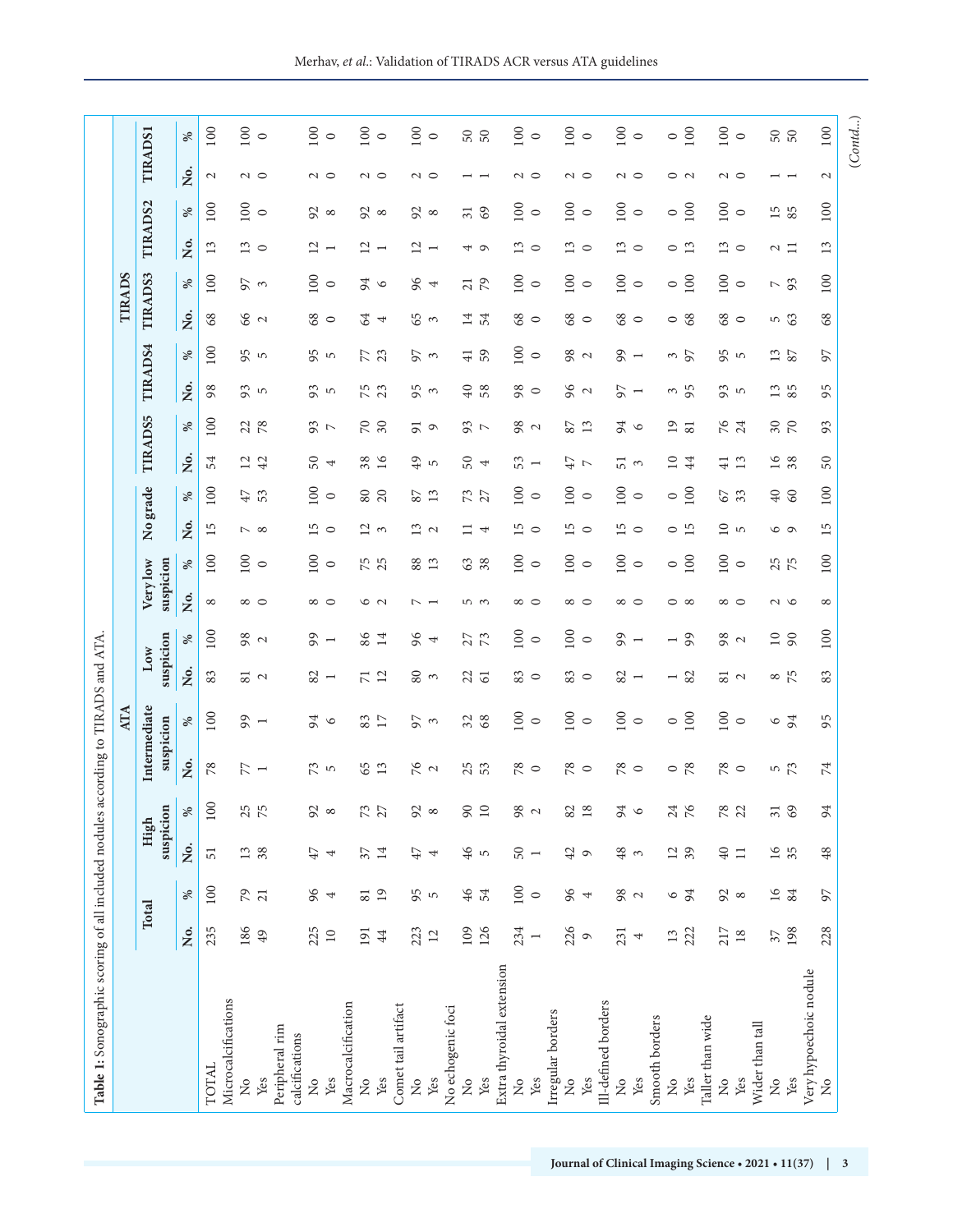| Table 1: (Continued).                                                                |                |                 |                          |              |                           |                 |                   |                |                          |                 |          |         |                            |         |                                                      |                 |                                            |                          |                 |               |                |
|--------------------------------------------------------------------------------------|----------------|-----------------|--------------------------|--------------|---------------------------|-----------------|-------------------|----------------|--------------------------|-----------------|----------|---------|----------------------------|---------|------------------------------------------------------|-----------------|--------------------------------------------|--------------------------|-----------------|---------------|----------------|
|                                                                                      |                |                 |                          |              |                           | ATA             |                   |                |                          |                 |          |         |                            |         |                                                      |                 | TIRADS                                     |                          |                 |               |                |
|                                                                                      | Total          |                 | suspicion<br>High        |              | Intermediate<br>suspicion |                 | suspicion<br>Low  |                | Very low<br>suspicion    |                 | No grade |         | <b>TIRADS5</b>             |         | TIRAD <sub>S4</sub>                                  |                 | TIRADS3                                    |                          | <b>TIRADS2</b>  |               | <b>TIRADS1</b> |
|                                                                                      | Ż.             | $\%$            | Ź.                       | %            | Σó                        | వ్              | Ż.                | వ్             | Ż.                       | వ్              | Ź.       | వ్      | ,<br>Ž                     | వ్      | ż.                                                   | వ్              | ೫<br>Ż.                                    | ,<br>Ž                   | వ్              | Ż.            | వ్             |
| Yes                                                                                  | $\overline{ }$ | 3               | 3                        |              | 4                         | 5               | $\circ$           | $\circ$        | $\circ$                  | $\circ$         | $\circ$  | $\circ$ | $\overline{ }$<br>4        |         | 3                                                    | 3               | $\circ$<br>$\circ$                         | $\circ$                  | $\circ$         | $\circ$       | $\circ$        |
| Hypoechoic nodule<br>ž                                                               |                | 47              | 5                        | $\circ$      |                           | $\overline{12}$ | 78                | 94             | ${}^{\circ}$             | 100             |          | 73      | $\overline{1}$<br>$\sigma$ |         |                                                      |                 | 94<br>$\Im$                                | $\mathbf{r}$             | $\overline{5}$  |               | 100            |
| Yes                                                                                  | 124            | 53              | 46                       | $\circ$<br>Ō | 69                        | 88              | $\overline{5}$    | $\circ$        | $\circ$                  | $\circ$         | 4        | 27      | 83<br>45                   |         | 23<br>75                                             | 23<br>77        | $\circ$<br>4                               | $\circ$                  | $\circ$         | $\sim$ 0      | $\circ$        |
| Hyper or Isoechoic<br>nodule                                                         |                |                 |                          |              |                           |                 |                   |                |                          |                 |          |         |                            |         |                                                      |                 |                                            |                          |                 |               |                |
| $\frac{1}{2}$                                                                        | 139            | 59              | 49                       | 96           | 73                        | 94              | $\overline{10}$   | $\overline{2}$ |                          | 25              | 5        | 33      | 51<br>49                   |         | $\overline{8}$<br>79                                 |                 | $\triangleright$<br>5                      | 4                        | $\overline{31}$ |               | 100            |
| Yes                                                                                  | 96             | $\overline{41}$ | $\mathbf{C}$             |              | $\overline{5}$            | $\circ$         | 73                | 88             | $\sim$ $\sim$            | 75              | $\Xi$    | 67      | 5                          | $\circ$ | 19                                                   | $\overline{19}$ | 93<br>63                                   | $\circ$                  | 69              | $\sim$ 0      | $\circ$        |
| Anechoic nodule                                                                      |                |                 |                          |              |                           |                 |                   |                |                          |                 |          |         |                            |         |                                                      |                 |                                            |                          |                 |               |                |
| $\frac{1}{2}$                                                                        | 227            | 97              | 51                       | 100          | 78                        | 100             | 76                | 92             | $\overline{ }$           | 88              | 15       | 100     | 54                         | $\Xi$   | 97                                                   | 99              | 99<br>67                                   | $\sigma$                 | 69              | $\circ$       | $\circ$        |
| Yes                                                                                  | $^{\circ}$     | 3               | $\circ$                  |              | $\circ$                   | $\circ$         | $\overline{a}$    | $\infty$       | $\overline{\phantom{0}}$ | 13              | $\circ$  | $\circ$ | $\circ$                    | $\circ$ | $\overline{\phantom{a}}$<br>$\overline{\phantom{a}}$ |                 | $\overline{\phantom{a}}$<br>$\overline{ }$ | 4                        | $\overline{31}$ | $\sim$        | 100            |
| Solid nodule                                                                         |                |                 |                          |              |                           |                 |                   |                |                          |                 |          |         |                            |         |                                                      |                 |                                            |                          |                 |               |                |
| $\frac{1}{2}$                                                                        |                | Ļ               |                          |              | 4                         | 5               | 24<br>59          | $29$ $7$       | $^{\circ}$               | 100             | 4        | 273     | $\circ$                    | $\circ$ | ⊟<br>$\Box$                                          |                 | 24<br>$\overline{16}$                      | ₫                        | 92              | $\sim$ $\sim$ | 100            |
| Yes                                                                                  | 194            | 83              | 50                       | 98           | $\overline{7}$            | 95              |                   |                | $\circ$                  | $\circ$         | ⊟        |         | 54                         | 100     | 87                                                   | 89              | $\frac{76}{ }$<br>52                       | $\overline{ }$           | $\infty$        |               | $\circ$        |
| Cystic and solid nodule                                                              |                |                 |                          |              |                           |                 |                   |                |                          |                 |          |         |                            |         |                                                      |                 |                                            |                          |                 |               |                |
| $\frac{1}{2}$                                                                        | 197            | 84              | 50                       | 98           | 74                        | 95              | $\overline{61}$   | 73             |                          | $\frac{3}{2}$   |          | 73      | 54                         | $\Xi$   | 87                                                   | 89              | 78<br>53                                   |                          | $^{\circ}$      | $\sim$        | 100            |
| Yes                                                                                  | 38             | $\overline{16}$ | $\overline{\phantom{a}}$ |              | 4                         | 5               | 22                | 27             | $\overline{ }$           | 88              | 4        | 27      | $\circ$                    | $\circ$ | 급                                                    | $\Xi$           | 22<br>15                                   | $\overline{c}$           | 92              | $\circ$       | $\circ$        |
| Spongiform nodule                                                                    |                |                 |                          |              |                           |                 |                   |                |                          |                 |          |         |                            |         |                                                      |                 |                                            |                          |                 |               |                |
| ž                                                                                    | 232            | 99              | 51                       | 100          | 78                        | 100             | $\overline{8}$    | 98             | ↖                        | 88              | 51       | 100     | 54                         | 100     | 98                                                   | 100             | 99<br>67                                   | $\overline{12}$          | 92              |               | 50             |
| Yes                                                                                  |                |                 | $\circ$                  |              | $\circ$                   | $\circ$         | $\mathbf{\Omega}$ | $\mathbf{C}$   |                          | 13              | $\circ$  | $\circ$ | $\circ$                    | $\circ$ | $\circ$                                              | $\circ$         | $\overline{\phantom{0}}$<br>$\overline{ }$ | $\overline{\phantom{0}}$ | ${}^{\circ}$    |               | $50\,$         |
| Cystic nodule                                                                        |                |                 |                          |              |                           |                 |                   |                |                          |                 |          |         |                            |         |                                                      |                 |                                            |                          |                 |               |                |
| ž                                                                                    | 234            | 100             | 51                       | 100          | 78                        | 100             | 82                | 99             | $^{\circ}$               | $\overline{00}$ | L5       | 100     | 54                         | 100     | 98                                                   | 100             | 100<br>8 <sup>o</sup>                      | $\frac{3}{2}$            | $\frac{8}{100}$ |               | 50             |
| Yes                                                                                  |                | $\circ$         | $\circ$                  |              | $\circ$                   | $\circ$         | $\overline{ }$    | $\overline{ }$ | $\circ$                  | $\circ$         | $\circ$  | $\circ$ | $\circ$                    | $\circ$ | $\circ$                                              | $\circ$         | $\circ$<br>$\circ$                         | $\circ$                  | $\circ$         | −             | 50             |
| TIRADS: Thyroid Imaging Reporting and Data System, ATA: American Thyroid Association |                |                 |                          |              |                           |                 |                   |                |                          |                 |          |         |                            |         |                                                      |                 |                                            |                          |                 |               |                |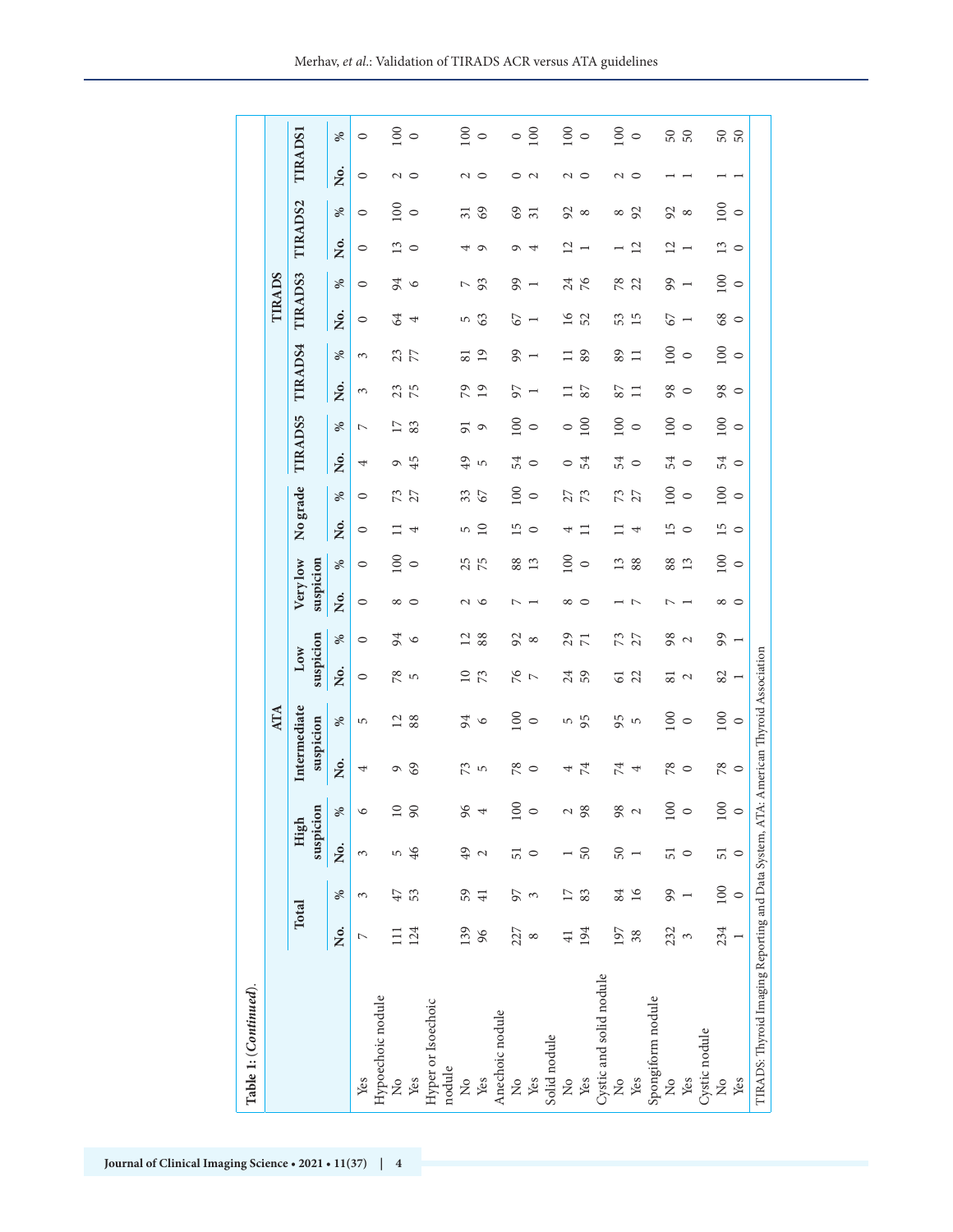| Table 2: Outcome of nodules with a cytology result of Bethesda 3–6. |           |               |                        |            |                                    |  |  |  |  |
|---------------------------------------------------------------------|-----------|---------------|------------------------|------------|------------------------------------|--|--|--|--|
| S. No.                                                              | Size (cm) | <b>TIRADS</b> | <b>ATA</b>             | Cytology   | Pathology                          |  |  |  |  |
| 1.                                                                  |           | 5             | High suspicion         | Bethesda 6 | PTC <sup>a</sup>                   |  |  |  |  |
| 2.                                                                  |           | 5             | High suspicion         | Bethesda 6 | PTC <sup>a</sup>                   |  |  |  |  |
| 3.                                                                  |           | 5             | High suspicion         | Bethesda 6 | PTC <sup>a</sup>                   |  |  |  |  |
| 4.                                                                  | 3.8       | 5             | High suspicion         | Bethesda 6 | PTC <sup>a</sup>                   |  |  |  |  |
| 5.                                                                  | 2         | 5             | High suspicion         | Bethesda 6 | PTC <sup>a</sup>                   |  |  |  |  |
| 6.                                                                  | 1.4       | 5             | High suspicion         | Bethesda 6 | PTC <sup>a</sup>                   |  |  |  |  |
| 7.                                                                  | 2         | 5             | High suspicion         | Bethesda 6 | PTC <sup>a</sup>                   |  |  |  |  |
| 8.                                                                  | 1.2       | 4             | Intermediate suspicion | Bethesda 6 | PTC <sup>a</sup>                   |  |  |  |  |
| 9.                                                                  | 1.5       | 5             | High suspicion         | Bethesda 6 | Not available                      |  |  |  |  |
| 10.                                                                 | 2.1       | 5             | High suspicion         | Bethesda 6 | Not available                      |  |  |  |  |
| 11.                                                                 | 2         | 5.            | High suspicion         | Bethesda 6 | Not available                      |  |  |  |  |
| 12.                                                                 | 1.5       | 3             | Low suspicion          | Bethesda 6 | Not available                      |  |  |  |  |
| 13.                                                                 | 1.5       | 5             | High suspicion         | Bethesda 6 | $MC^b$                             |  |  |  |  |
| 14.                                                                 | 1.5       | 5             | High suspicion         | Bethesda 6 | $MC^b$                             |  |  |  |  |
| 15.                                                                 | 3.8       | 4             | Intermediate suspicion | Bethesda 4 | Follicular carcinoma               |  |  |  |  |
| 16.                                                                 | 6         | 3             | Low suspicion          | Bethesda 4 | Hurtle cell carcinoma              |  |  |  |  |
| 17.                                                                 |           |               | Intermediate suspicion | Bethesda 3 | Benign follicular oncocytic nodule |  |  |  |  |
| $\sim 10^{-11}$ d $\sim 1$ has $\sim 1$ H $\sim$                    |           |               |                        |            |                                    |  |  |  |  |

<sup>a</sup>PTC: Papillary thyroid carcinoma, <sup>b</sup>MC: Medullary carcinoma

**Table 3:** Correlation between TIRADS and ATA grading systems and Bethesda cytology scoring.

|                                                                  |                |              |                |                | Bethesda scoring |              |            |
|------------------------------------------------------------------|----------------|--------------|----------------|----------------|------------------|--------------|------------|
|                                                                  |                | <b>Total</b> |                | $\overline{2}$ |                  | $3 - 6$      | Chi-square |
|                                                                  | No.            | %            | No.            | %              | No.              | $\%$         | P-value    |
| Total<br>ATA                                                     | 235            | 100          | 219            | 100            | 16               | 100          |            |
| High<br>suspicion                                                | 51             | 22           | 39             | 18             | 12               | 75           | $0.001*$   |
| Intermediate<br>suspicion                                        | 78             | 33           | 76             | 35             | 2                | 13           |            |
| Low<br>suspicion                                                 | 83             | 35           | 81             | 37             | 2                | 13           |            |
| Very low<br>suspicion                                            | 8              | 3            | 8              | 4              | $\mathbf{0}$     | $\theta$     |            |
| No grade<br><b>TIRADS</b>                                        | 15             | 6            | 15             | 7              | $\theta$         | $\theta$     |            |
| <b>TIRADS 5</b>                                                  | 54             | 23           | 42             | 19             | 12               | 75           | $0.001*$   |
| <b>TIRADS4</b>                                                   | 98             | 42           | 96             | 44             | 2                | 13           |            |
| <b>TIRADS 3</b>                                                  | 68             | 29           | 66             | 30             | 1                | 13           |            |
| <b>TIRADS 2</b>                                                  | 13             | 6            | 13             | 6              | $\theta$         | $\theta$     |            |
| <b>TIRADS1</b>                                                   | $\overline{c}$ | 1            | $\overline{2}$ | 1              | $\theta$         | $\mathbf{0}$ |            |
| TIR ADS. Thyroid Imaging Reporting and Data System ATA: American |                |              |                |                |                  |              |            |

TIRADS: Thyroid Imaging Reporting and Data System, ATA: American College of Radiology

[Figures 1 and 2]**.** None of these nodules had a positive cytology (Bethesda 5–6) [Table 3].

#### **DISCUSSION**

Thyroid nodules are seen in up to 68% in adults on highresolution US.[1] US-guided FNAB is known to be the test



Figure 1: A 55-year-old man, incidental finding. Transverse scan of the left lobe of the thyroid gland shows a solid isoechoic nodule with a taller-than-wide shape (cursors) graded as TIRADS 4 by TIRADS ACR but cannot be graded by ATA. Cytology result was Bethesda 2. TIRADS: Thyroid Imaging Reporting and Data System, ACR: American College of Radiology, ATA: American Thyroid Association.

of choice to determine the nature of the nodules, but only  $4-15%$  of all nodules are malignant.<sup>[2,3]</sup>

Furthermore, even those nodules that were proven malignant by cytology, especially when smaller than 1 cm, are usually not clinically significant, and show non-aggressive behavior.<sup>[4-6]</sup> The ATA guidelines which characterize the nodule by its size, shape, echogenicity, margins, presence of calcification, and evidence of extra thyroidal extension (ETE) are widely used for evaluation and management of thyroid nodules and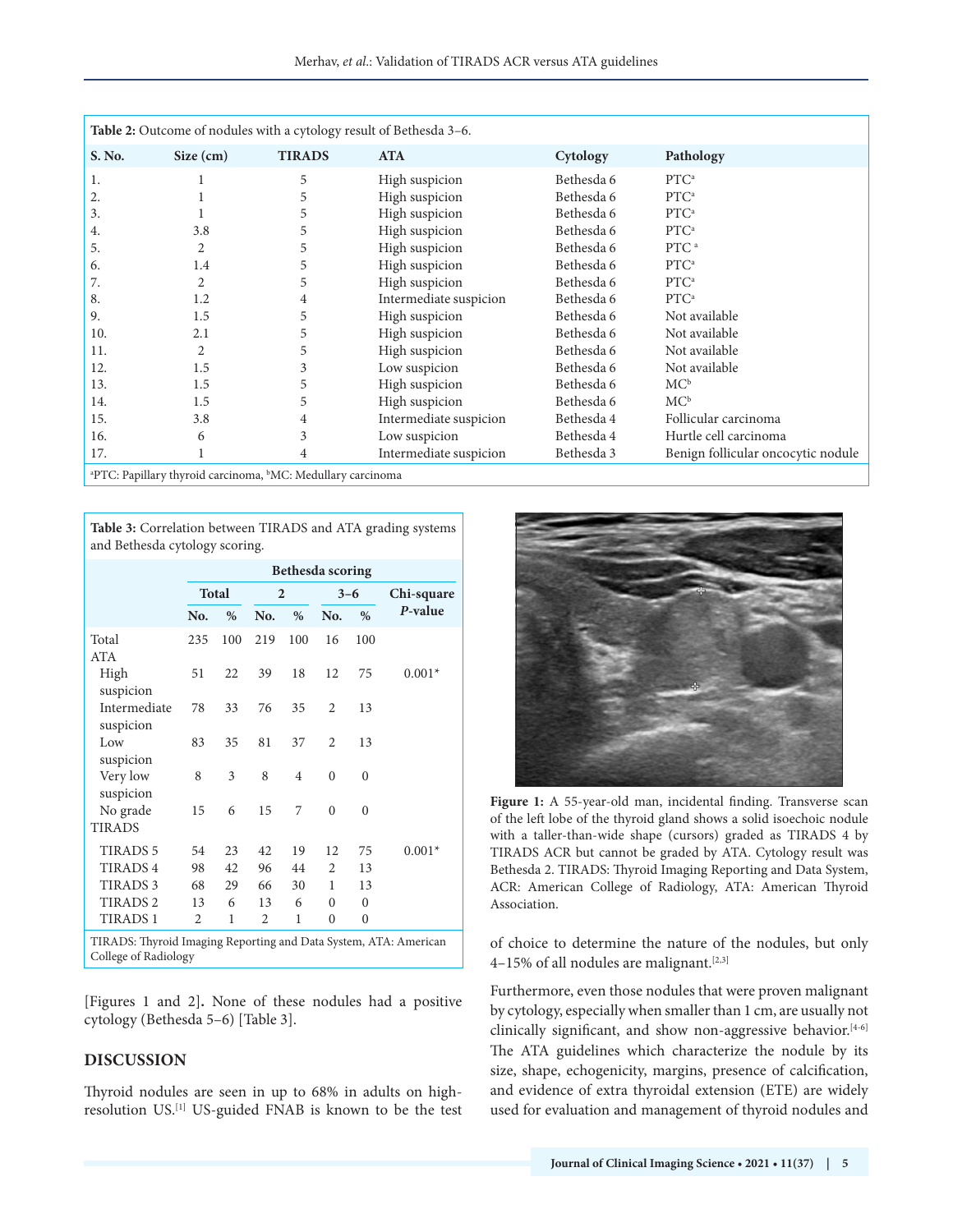for the recommendation of FNAB. Suspicious characteristics for malignancy include hypoechogenic solid component, irregular margins, taller-than-wide shape, presence of rim or microcalcification, and evidence of ETE. These nodule characteristics classify the risk of malignancy into five categories, which include benign pattern, very low suspicion pattern, low suspicion pattern, intermediate suspicious pattern, and high suspicion pattern. However, nodules that are echogenic or isoechoic and possess malignant features cannot be classified.[3] The recommendation for FNAB is determined by the specific category in combination with the nodule size. For nodules with high or intermediate suspicion, FNAB is recommended when the nodule is 1 cm or larger, for nodules with low suspicion, FNAB is recommended when the nodule is 1.5 cm or larger and for nodules with very low suspicion, FNAB is recommended when the nodule is 2 cm or larger.

The recent ACR TIRADS is an US reporting system for thyroid nodules proposed by the ACR, published in April 2017. The ACR TIRADS uses a slightly different scoring system for the recommendation of FNAB of thyroid nodules.[1] The ACR TIRADS categorizes the nodule according to composition, echogenicity, shape, margin, and echogenic foci. Suspicious characteristics for malignancy include hypoechogenic solid component, but also very hypoechoic solid component (more hypoechoic than the strap muscles) which is considered as a higher risk for malignancy than simply hypoechoic, lobulated or irregular margins, evidence of ETE, taller-than-wide shape, and presence of microcalcification. Rim calcifications and also macrocalcification have a risk of malignancy according to the

ACR TIRADS but these kinds of calcifications carry a lower risk than microcalcifications. Each malignant feature is given an assigned number of points that add up to a sum of points for each nodule, thus categorizing each nodule into five categories: TIRADS 1 – benign, TIRADS 2 – not suspicious, TIRADS 3 – mildly suspicious, TIRADS 4 – moderately suspicious, and TIRADS 5 – highly suspicious. For nodules with TIRADS 5, FNAB is recommended when the nodule is 1 cm or larger, for TIRADS 4, FNAB is recommended when the nodule is 1.5 cm or larger and for TIRADS 3, FNAB is recommended when the nodule is 2.5 cm or larger. Specific recommendations are given for follow-up US examinations for each category according to the nodule size.

We examined the two cases that had a cytology result of Bethesda 5–6 that ATA recommended to perform FNAB but TIRADS did not. In the first case, the nodule measured 1.5 cm and was graded as TIRADS 3 by TIRADS ACR and as low suspicion by ATA. Due to the nodule's size that was <2.5 cm but equal or larger than 1.5 cm, FNAB was not recommended by TIRADS, but was recommended by ATA. TIRADS recommended follow-up in this case [Figure 3].

In the second case, the nodule measured 1.2 cm and was graded as TIRADS 4 by TIRADS ACR and as intermediate suspicion by ATA. Due to the nodule's size that was <1.5 cm, FNAB was not recommended by TIRADS, but was recommended by ATA. TIRADS recommended follow-up in this case as well [Figure 4].

Cytology reports are given according to the Bethesda system, summarized in Table 4. [8]

Several studies compared the ATA guidelines to the ACR TIRADS guidelines. Pandya *et al*. recently published a



**Figure 2:** A 72-year-old woman, incidental finding. Transverse scan of the left lobe of the thyroid gland shows a solid isoechoic nodule (cursors) with microcalcification (black arrow) graded as TIRADS 4 by TIRADS ACR but cannot be graded by ATA. Cytology result was Bethesda 2. TIRADS: Thyroid Imaging Reporting and Data System, ACR: American College of Radiology, ATA: American Thyroid Association.



**Figure 3:** A 53-year-old woman, incidental finding. Longitudinal ultrasound scan of the right lobe of the thyroid gland shows a solid, isoechoic nodule, measuring 1.5 cm (black arrow) graded as TIRADS 3 by TIRADS ACR and as low suspicion by ATA. Cytology result was Bethesda 6. Surgery results were unavailable. TIRADS: Thyroid Imaging Reporting and Data System, ACR: American College of Radiology, ATA: American Thyroid Association.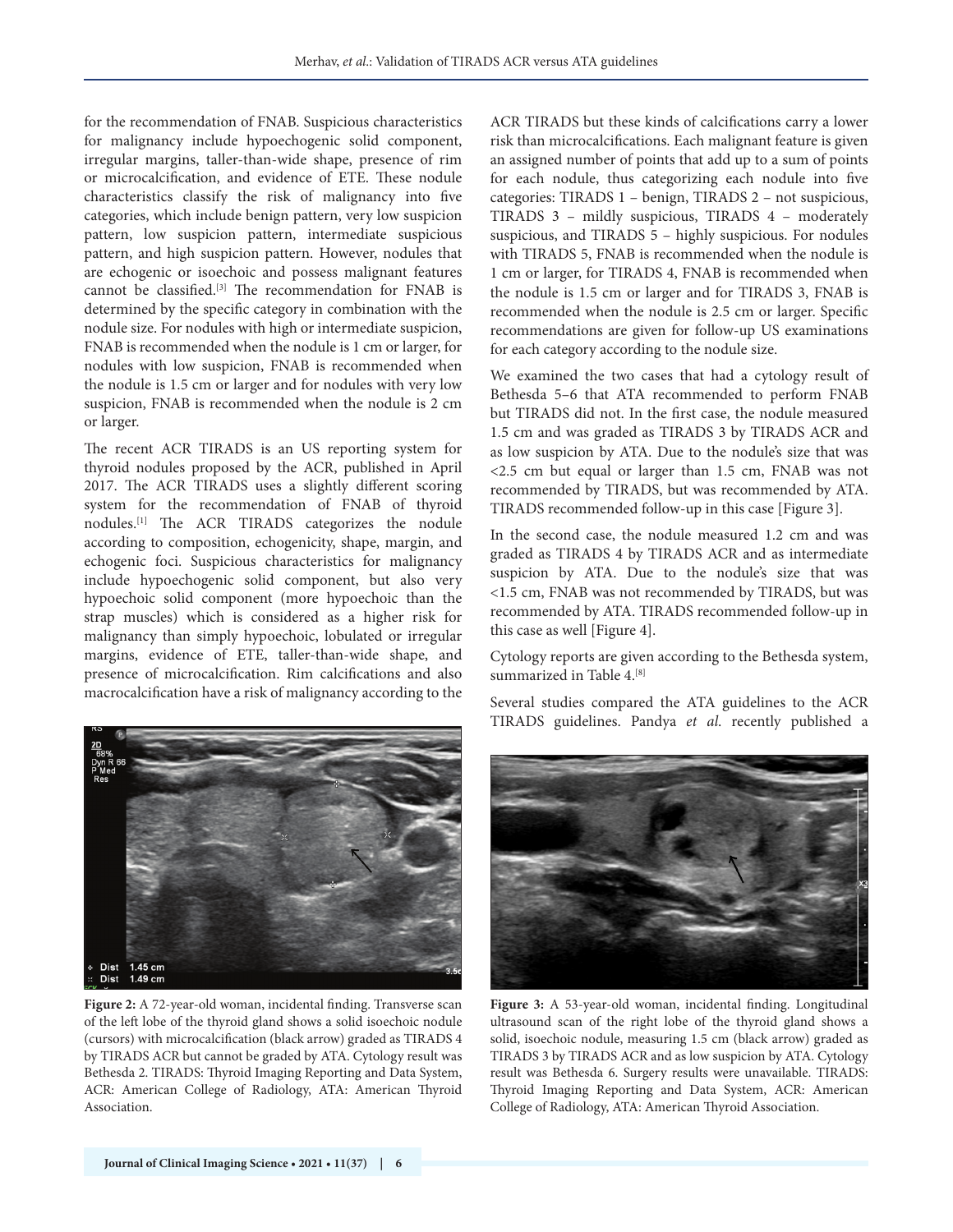

**Figure 4:** A 59-year-old woman, incidental finding. Longitudinal scan of the left lobe of the thyroid gland shows a solid, hypoechoic nodule with peripheral rim calcifications (white arrow), measuring 1.2 cm (cursors) graded as TIRADS 4 by TIRADS ACR and as intermediate suspicion by ATA. Cytology result was Bethesda 6. Surgery performed with a pathology result of PTC. TIRADS: Thyroid Imaging Reporting and Data System, ACR: American College of Radiology, ATA: American Thyroid Association, PTC: Papillary thyroid carcinoma.

**Table 4:**The Bethesda system for reporting thyroid cytopathology: Recommended diagnostic categories.

- 1. Non-diagnostic or unsatisfactory.
- 2. Benign.
- 3. Atypia of undetermined significance or follicular lesion of undetermined significance.
- 4. Follicular neoplasm or suspicious for follicular neoplasm.
- 5. Suspicious for malignancy.
- 6. Malignant.

retrospective cohort study comparing diagnostic criteria of the ACR TIRADS criteria to ATA criteria. The authors concluded that both classifications have similar diagnostic accuracies, but TIRADS results in fewer nodules being recommended for immediate FNAB and more nodules being recommended for imaging surveillance.[9] Xiang *et al*. conducted a retrospective study that included 708 nodules and compared the ATA criteria to the TIRADS-Na from 2016 and not the TIRADS-ACR. The TIRADS-Na showed a relative superiority over the US 2015 ATA guidelines, especially for nodules with >2 cm diameter or nonspecific pattern. The authors defined non-specific nodules as nodules showing both malignant and benign features, such as solid or partially cystic nodules with hyperechogenicity, isoechogenicity, irregular margins, microcalcifications, or taller-than-wide shape.<sup>[10,11]</sup> In our study, 15 nodules were defined as non-specific and thus graded only by TIRADS ACR, none of them had a positive cytology (Bethesda 5–6).

In a retrospective study, Gao *et al*. compared three classification systems: ACR TIRADS, KWAK-TIRADS, and 2015 ATA guidelines. The authors found that ACR TIRADS had a higher specificity, whereas the ATA guideline yielded a higher sensitivity.[12]

Middleton *et al*. concluded in a retrospective study that the TIRADS ACR compares favorably with the ATA 2015 guidelines. Furthermore, the TIRADS ACR has a higher biopsy yield of malignancy, primarily due to reduced number of biopsies of benign nodules.[13]

In a retrospective study, Wu *et al*. found that the ACR TIRADS guidelines were superior to the ATA guidelines in terms of reducing the number of unnecessary FNA biopsies. In addition, they found that 6% of nodules could not be evaluated by ATA guidelines since the stratification in the ATA guidelines does not include the evaluation of hyperechoic or isoechoic nodules with malignant features such as taller than wide and microcalcifications. They found that 16.7% of these nodules were malignant.<sup>[14]</sup>

Hoang *et al*., in a retrospective study, found that ACR TIRADS criteria offer a meaningful reduction in the number of thyroid nodules recommended for biopsy and significantly improve the accuracy of recommendation for nodule management. High suspicion nodules that did not meet the criteria for biopsy with ACR TIRADS guidelines are recommended for follow-up US.<sup>[15]</sup>

In contrast to these studies that were retrospective, our study is a prospective study. During the study, nodules were accurately graded at the time of performance of the US-guided FNAB and not evaluated retrospectively on the images. Our cohort included patients that already underwent an US examination and were referred to us for the biopsy.

Our study is compatible with other studies, confirming ATA guidelines have a lower specificity in comparison to the ACR TIRADS guidelines. This can be explained by the fact that the ACR guidelines increase the threshold for FNA biopsies in moderately suspicious nodules from 1 cm (as in the ATA guidelines) to 1.5 cm and from 1.5 cm to 2.5 cm in low suspicious nodules.

ACR TIRADS recommends follow-up guidelines for nodules based on a lower size threshold than the one being used for biopsy. Given the indolent behavior of small thyroid cancers, Oda *et al*. and Hoang *et al*. concluded that observation of small suspicious nodules is a safe strategy.<sup>[15,16]</sup> In our study, we observed two cases of confirmed papillary carcinoma, in which the ATA guidelines recommended to perform FNAB while TIRADS ACR did not recommend FNAB but did recommend follow-up.

Active surveillance of papillary microcarcinomas is considered a valid option in certain cases.<sup>[3]</sup> The first publications regarding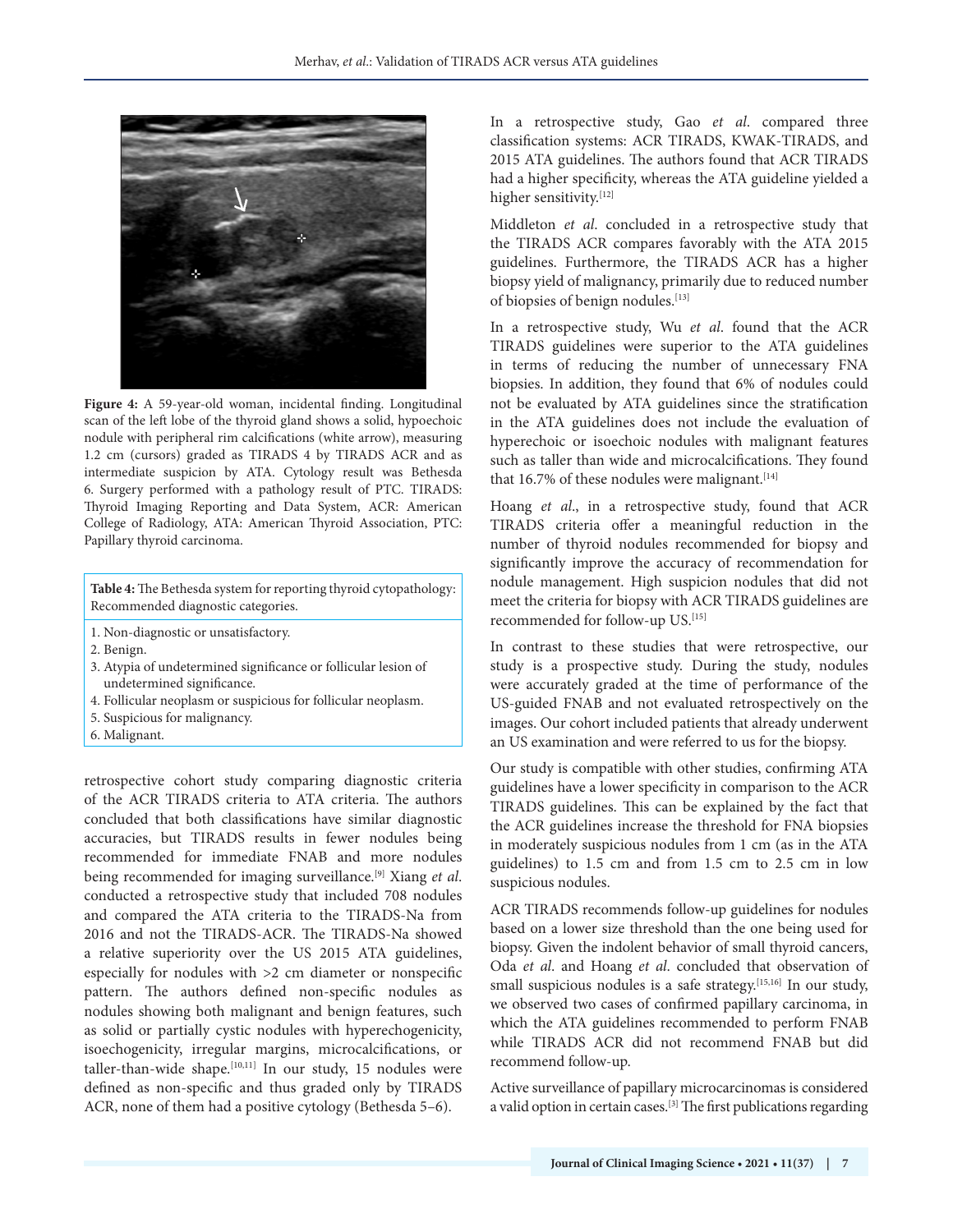active surveillance of papillary thyroid carcinoma came from Japan.[16] Ito *et al*. concluded in a review that active surveillance is the optimal first-line management for all adult patients with low-risk papillary microcarcinomas. They described highrisk features as clinical nodal metastasis, distant metastasis, or significant extrathyroidal extension such as the trachea and recurrent laryngeal nerve.[17] Active surveillance has also been approved in the 2015 ATA guidelines as a management option in the United States,<sup>[3]</sup> aiming to reduce over treatment as well as morbidity and costs related to surgical treatment of patients with low-risk thyroid malignancies.<sup>[18,19]</sup>

The goal of our study was to reduce unnecessary biopsies, thus, we need to evaluate the specific group of 83 p atients, (83/235) representing 35.3% of the study population, in which ATA recommended FNAB while TIRADS did not. In this group, there were 35 patients with TIRADS 4, 33 patients with TIRADS 3, and 15 patients with TIRADS 2. The reason for not recommending biopsy according to TIRADS in this group was strictly due to size threshold.

Our study has several limitations; first, t he s mall n umber of thyroid carcinoma cases in our study does not allow an evaluation with a statistical significance f or t his g roup o f patients. Fourteen of 235 nodules had a cytology result of Bethesda 6, giving 6% (14/235) prevalence of thyroid cancer in our study compared to 4-15% in the literature. This relatively lower prevalence does not affect the sensitivity or the specificity.

Second, a single radiologist performed all US examinations and graded the nodules on site before performing the FNAB. Furthermore, most of the patients were referred for FNAB from outpatient clinics. These clinics are various and patient information from these clinics are not available to us. Therefore, follow-up US examinations and pathology results from surgeries not performed in our institution are lacking.

#### **CONCLUSION**

Our prospective study showed that application of ACR TIRADS criteria can significantly reduce the number of USguided FNA performed on benign nodule compared to ATA criteria.

Using ACR TIRADS, we showed a reduction of 35% in unnecessary biopsies with a cost of only two missed carcinomas that remained on further follow-up.

#### **Declaration of patient consent**

The authors certify that they have obtained all appropriate patient consent.

#### **Financial support and sponsorship**

Nil.

#### **Conflicts of interest**

There are no conflicts of interest.

### **REFERENCES**

- 1. Tessler FN, Middleton WD, Grant EG, Hoang JK, Berland LL, Teefey SA, *et al*. ACR thyroid imaging, reporting and data system (TI-RADS): White paper of the ACR TI-RADS committee. J Am Coll Radiol 2017;14:587-95.
- 2. Hegedüs L. Clinical practice. The thyroid nodule. N Engl J Med 2004;351:1764-71.
- 3. Haugen BR, Alexander EK, Bible KC, Doherty GM, Mandel SJ, Nikiforov YE, *et al*. 2015 American thyroid association management guidelines for adult patients with thyroid nodules and differentiated thyroid cancer: The American thyroid association guidelines task force on thyroid nodules and differentiated thyroid cancer. Thyroid 2016;26:1-133.
- 4. Smith-Bindman R, Lebda P, Felsstein VA, Sellami D, Goldstein RB, Brasic N, *et al*. Risk of thyroid cancer based on thyroid ultrasound imaging characteristics: Results of a population-based study. JAMA Intern Med 2013;173:1788-96.
- 5. Ito Y, Uruno T, Nakano K, Takamura Y, Miya A, Kobayashi K, *et al*. An observation trial without surgical treatment in patients with papillary microcarcinoma of the thyroid. Thyroid 2003;13:381-7.
- 6. Davis L, Welch HG. Current thyroid cancer trends in the United States. JAMA Otolaryngol Head Neck Surg 2014;140:317-22.
- 7. Patel IJ, Davidson JC, Nikolic B, Salazar GM, Schwartzberg MS, Walker TG, *et al*. Consensus guidelines for periprocedural management of coagulation status and hemostasis risk in percutaneous image-guided interventions. J Vasc Interv Radiol 2012;23:727-36.
- 8. Cibas ES, Ali SZ, NCI Thyroid FNA State of the Science Conference. The Bethesda system for reporting thyroid cytopathology. Am J Clin Pathol 2009;132:658-65.
- 9. Pandya A, Caoili EM, Jawad-Makki F, Wasnik AP, Shankar PR, Bude R, *et al*. Retrospective cohort study of 1947 thyroid nodules: A comparison of the 2017 American college of radiology TI-RADS and the 2015 American thyroid association classifications. AJR Am J Roentgenol 2020;214:900-6.
- 10. Na DG, Baek JH, Sung JY, Kim JH, Kim JK, Choi YJ, *et al* Thyroid imaging reporting and data system risk stratification of thyroid nodules: Categorization based on solidity and echogenicity. Thyroid 2016;25:562-72.
- 11. Xiang P, Chu X, Chen G, Liu B, Ding W, Zeng Z, *et al*. Nodules with nonspecific ultrasound pattern according to the 2015 American thyroid association malignancy risk stratification system: A comparison to the thyroid imaging reporting and data system (TIRADS-Na). Medicine (Baltimore) 2019;98:e17657.
- 12. Gao L, Xi X, Jiang Y, Yang X, Wang Y, Zhu S, *et al*. Comparison among TIRADS (ACR TI-RADS and KWAK-TI-RADS) and 2015 ATA guidelines in the diagnostic efficiency of thyroid nodules. Endocrine 2019;64:90-6.
- 13. Middleton WD, Teefey SA, Reading CC, Langer JE, Beland MD, Szabunio MM, *et al*. Comparison of performance characteristics of American college of radiology TI-RADS,